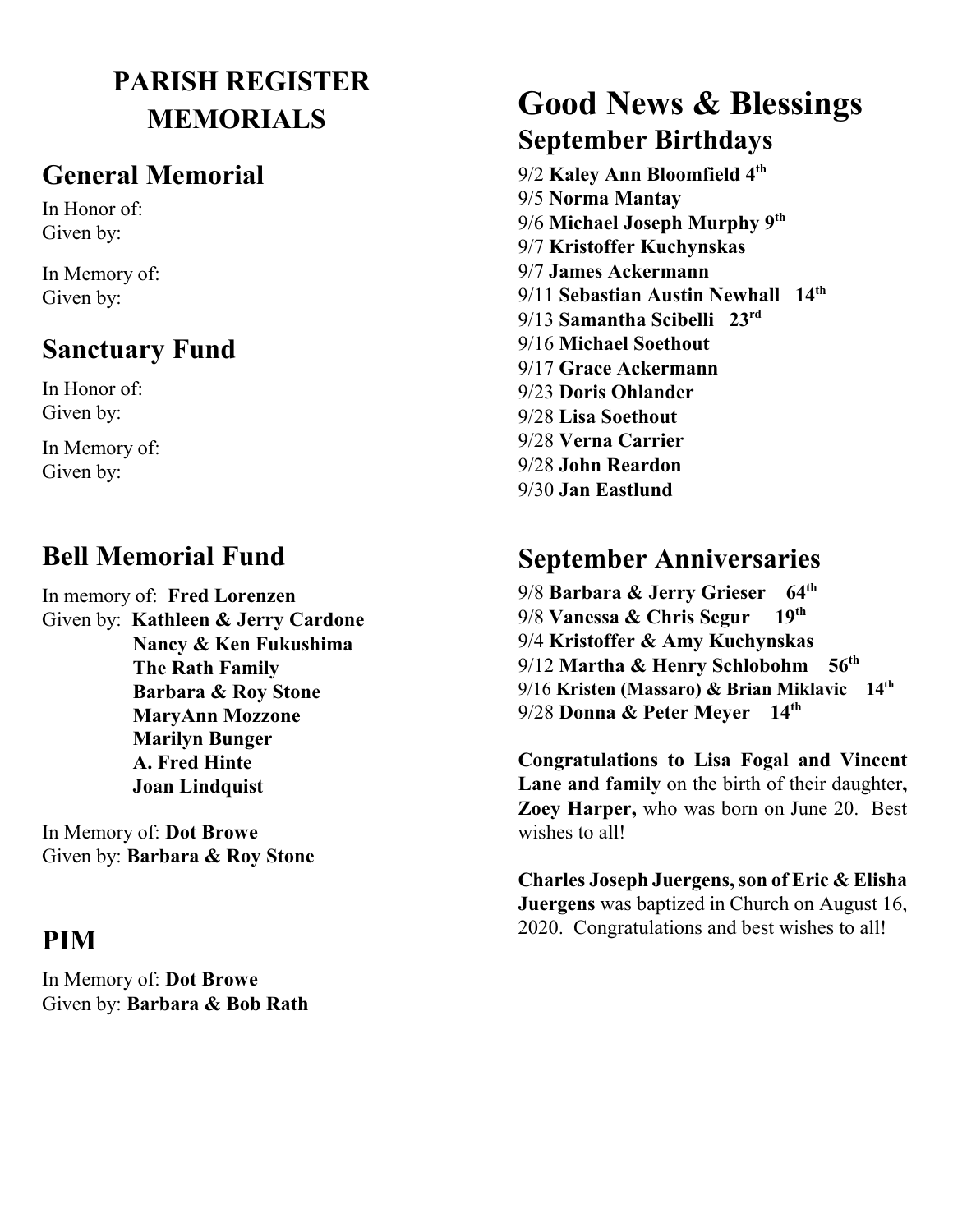#### \*\*\*\*WE NEED YOUR HELP WITH SUNDAY SCHOOL \*\*\*\*

As Fall draws near, we would like to bring you up-to-date on the safest way we can start **Sunday School**. We will be usingmasks, sanitizers and practicing safe distanting rules in the classrooms.

Under State Guidelines for church services, we can only have 45 for church service. This eliminates all of the children going to the service at the same time and then proceeding to class. A possible plan would be rotating classes attending church. The others would go directly to class.

The difficulty now to proceed with our planning is that we will need everyone's help.

Pastor Martin's last day is October 25. The responsibility of Sunday School Superintendent is one he assumed. **WE NOW NEED TEACHERS AND A SUPERINTENDENT!**

The Stained glass window over the door of Steinbicker Hall welcoming all is Jesus message "Let the little children come unto me."

Please do not let the pandemic make us forget God's message to the children. Thank you for helping us keep our faith strong.

Please call the Church Office - 516-221-3286 - if you can help!

#### **Counting in the Covid-19 Environment**

**The Finance Committee has rearranged the counting teams due to Counting Room Social Distancing concerns. We will have teams of TWO(2) people unless family is involved. It is important that we wear face coverings and maintain social distancing as best we can. We will provide for hand sanitizing and wipes for the chairs and tables as needed. If you think gloves are needed, bring your own. We are looking for Team Captains to lead additional counting teams and get the deposit bag to the bank. Let Hans know if you can help.** 

**Counting Rotation Schedule:**

**Hans Vogel — John Gross Jerry Fitzgerald — Barbara & Bob Rath Bill Roser — Mike Soethout Roger Ohlander — Doris Ohlander & Eileen Colton** 

# **On Our Prayer List. . .**

The following people are on our prayer list  $\sim$  we remember them in our prayers

**Jose Alves, Tom Anderson, Ellen Bacotti, Debbie Becker, James Cathcart, Danielle Chillemi, Donna Chillemi, Ann Curtis, Mike Dauth, Travis Gentile,**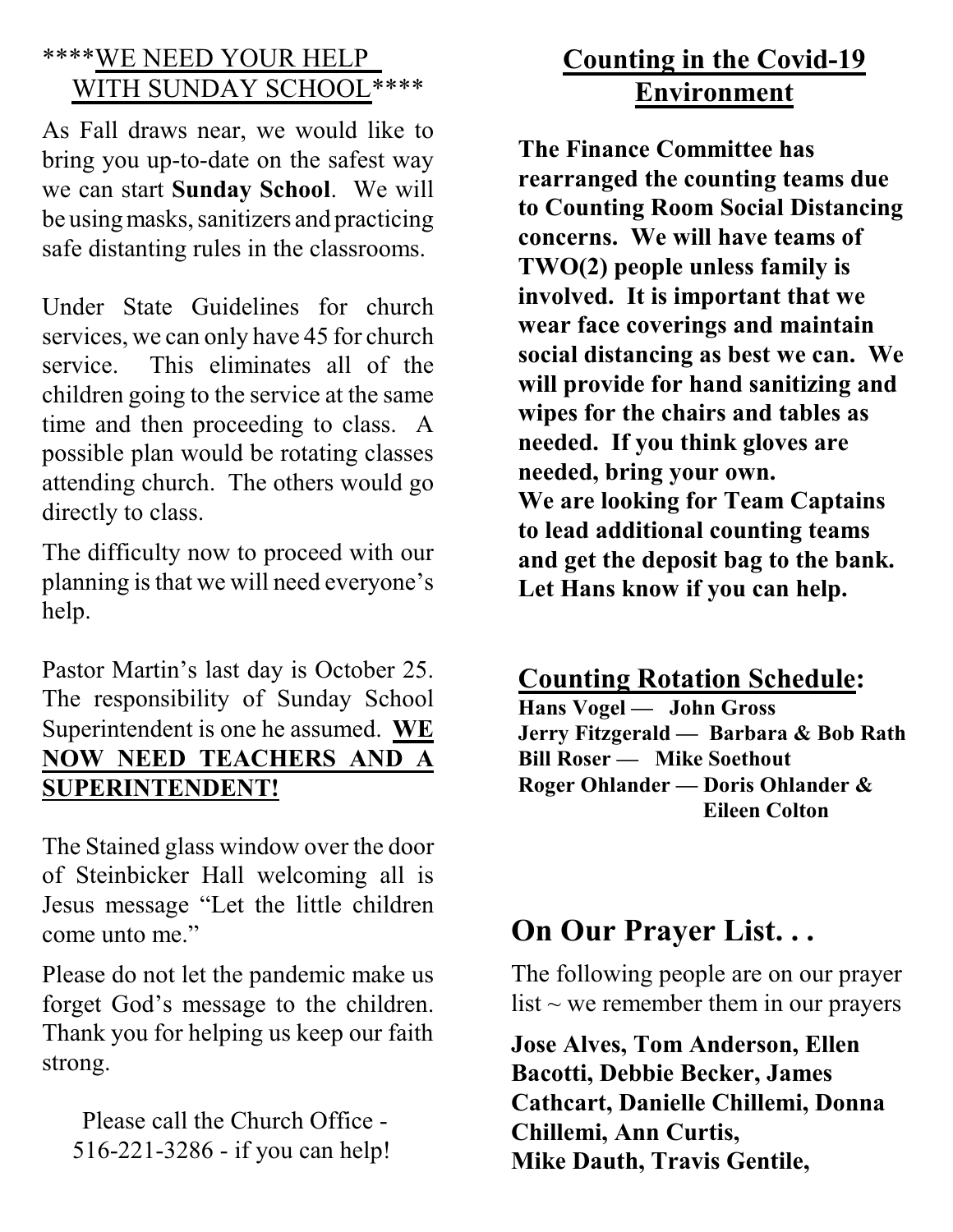**Betty Gibberman, Barbara Grieser, Mary Lynn Kirby, Florence Kirch, Suzanne Marshall, Kathy McKinnon, Janet McShea, William McShea, Linda Michelson, James Pallas, Gary Proce, Barbara Proce, Eunice Rischan, Mary Rizzo, George Steele, Marylou Steele, Natalie Stone, James Toomey, Saul Wein, Kathy Wicks** 

We ask that you please keep us updated and let us know of any changes. If you would like to add someone to the list who is in need of prayers, please let Pastor know or call Elaine at 221-3286.

#### **THANK YOU LETTERS**

**We received a letter from Lutheran Social Services of New York** thanking us for the contribution of 15 pounds of food which is helping Lutheran Social Services of New York to serve more than 7,000 individuals in need every day. They also thanked us for our continued support of their ministries.

### **Thrift Shop – Open Fridays - 9:00 am -3:00 pm**

### **St. John's Food Pantry**

The St. John's Food Pantry is open to anyone who needs assistance in providing themselves and their family with basic food items.

Food donations may be dropped off at Christ Lutheran Church (box in hallway - outside of Library) also at St. John's Church in Merrick. Please call the Merrick Church before you donate the food items and for information about the Food Pantry. Items needed are: **evaporated milk, coffee, canned peas and green beans, pork and beans, hash, jelly, vegetable soups, crackers, juice and pasta sauce, dish soap** 

> **St. John's Lutheran Church 1 Van Roo Ave. Merrick, NY 11566 516-379-3681**

#### Please note:

Starting Tuesday, September 8 the Church Office Hours will be 9:00am - 3:00pm